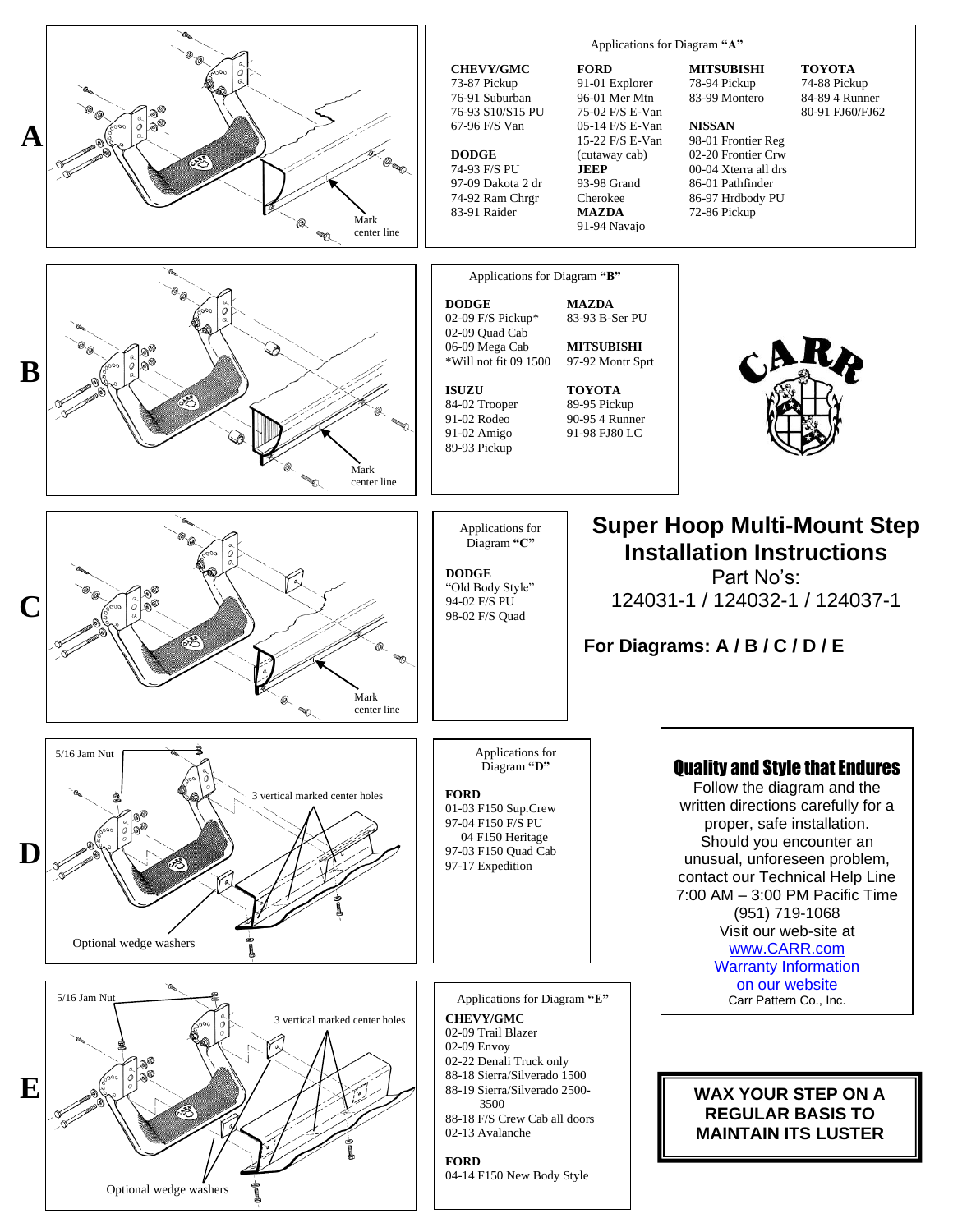## **Super Hoop Multi-Mount Step Installation Instructions**  Part No's:124031-1 / 124032-1 / 124037-1 **For Diagrams: A / B / C / D / E**

## **WARNINGS!**

- Do not over tighten the nuts and bolts or damage to the castings and or stripping of the threads could result.
- FOR SAFE AND PROPER USAGE OF THIS PRODUCT, THE MOUNTING INSTRUCTIONS MUST BE FOLLOWED CAREFULLY AND COMPLETELY.
- The manufacturer and distributor of this product are in no way responsible for the consumer's failure to adhere to the warnings and directions of these instructions in the event of damage to the consumer's vehicle, other properties and or personal injury.

**MATERIALS NEEDED:** Drill Motor, 5/16" drill bit, ¼" drill bit, 1/8" drill bit, pencil, Phillips screw driver, center punch, two  $\frac{1}{2}$ " wrenches, two  $\frac{7}{16}$ " wrenches and silicone.

**MATERIAL FURNISHED:** One step casting, two steel mounting brackets, instruction page and one hardware pack. **(Important! Not all of the parts in these hardware packs may be needed for proper installation)**.

- 1. **DIAGRAMS A, B, C, D, E:** These steps mount to an extremely strong part of your vehicle, the back side of its rocker panels. For the proper position of the step, the front edge of the seat while in normal driving position should be in line with the center of the step. For personal preference or to avoid any obstruction that may be on the backside of the rocker panel, the step can be moved towards the front or the rear of the vehicle.
- 2. Assemble the steel mounting brackets to the step as shown in the drawing, but only hand tighten.<br>3. When positioning the assembled step against the back side of the rocker panel, be sure to avoid a
- When positioning the assembled step against the back side of the rocker panel, be sure to avoid all bumps and screws to ensure that the step is against a flat surface. Take a pencil and mark a vertical line that lines up with the front edge of the seat, on the outside painted surface of the pinch weld. (See diagram). Disassemble the brackets from the step.
- 4. Measure 8 7/8<sup>33</sup> on each side of the marked vertical line and mark two more lines on that same surface. The dimension between the two outside marked lines should be 17 3/4".
- 5. Measure 3/8" from the edge of the pinch weld where you marked the other vertical lines and mark two horizontal lines, creating a cross hair. NOTE: DOUBLE CHECK DIMENSIONS BEFORE DRILLING! (Warning: when drilling holes leave at least 1/8" of metal between the hole and the edge of the pinch weld).
- 6. Take a center punch and punch the center where the two sets of lines cross.<br>7. **DIAGRAM B:** Drill the holes up against the bend of the rocker panel and t
- 7. **DIAGRAM B:** Drill the holes up against the bend of the rocker panel and the pinch weld.<br>8. Take a 1/8" drill bit and drill out the centered punched holes.
- 8. Take a  $1/8$ " drill bit and drill out the centered punched holes.<br>9. Enlarge the  $1/8$ " hole with a  $5/16$ " drill bit.
- Enlarge the  $1/8$ " hole with a  $5/16$ " drill bit.
- 10. After drilling make sure that all the burrs are removed.
- 11. Place the steel mounting brackets on the vehicle where the two holes are drilled. **DIAGRAM B:** Be sure to install the tubes.<br>12. **DIAGRAMS A. D. E:** Use the 5/16" x 5/8" hex bolts (**DIAGRAM B:** uses the 5/16" x 1 <sup>3</sup>/4
- 12. **DIAGRAMS A, D, E:** Use the 5/16" x 5/8" hex bolts (**DIAGRAM B:** uses the 5/16" x 1 ¾" hex bolts) with the 5/16" hex nuts and 5/16" washers to securely tighten the steel mounting brackets on the vehicle. If the 5/16" flat washers do not fit on the pinch weld due to interference, don't use them.
- 13. **DIAGRAM C:** Use the 5/16" x 5/8" hex bolts with the 5/16" hex nuts and 5/16" washers and **only hand tighten** the steel mounting brackets to the vehicle.
- 14. **DIAGRAMS A, B, D, E:** Using the top ¼" hole at the top of each steel mounting bracket, take a 1/8" drill bit and drill holes into the body metal. Take the 5/8" long sheet metal screws provided and securely tighten. (Drilling at an angle may be necessary due to interference or for proper alignment). Place the step into the steel mounting brackets and securely tighten. **DIAGRAM D ONLY:** Ford application will need the front steel mounting bracket to be pivoted back to properly fit.
- 15. **DIAGRAM C:** Place the step into the steel mounting brackets and securely tighten. Insert the wedge washers between the back side of the rocker panel and the steel mounting brackets far enough so that the step will be level. While holding the step in the level position, use the top ¼" holes on each steel mounting bracket, mark the holes on both wedge washers. Remove the wedge washers and drill the marked holes out with a  $\frac{1}{4}$ " drill bit. Place the wedge washers back into place. Take a  $\frac{1}{8}$ " drill bit and drill through the holes in the steel mounting bracket and the holes in the wedge washer into the body metal. Use the longer sheet metal screws to securely tighten the steel mounting brackets to the vehicle. Remove the step once again from the steel mounting brackets. Now securely tighten the steel mounting brackets to the vehicle. Place the step back into the steel mounting brackets and securely tighten.
- 16. We advise putting silicone sealer around the areas where the steel mounting brackets comes in contact the body metal.
- 17. After one month of use, go back and give all hardware a final tightening.

**Carr Pattern Co., Inc. Warranty Policy**

- 
- 
- **Finishes:** Limited Lifetime<br>**Structural Warranty:** Limited Lifetime<br>**Warranty Conditions:**<br>**Warranty Conditions:**<br>b. A new product will be sent out immediately to replace a warranty claim.<br>b. A new product will be sent ou
- 
- a. Warranty coverage extends ONLY to repair or replacement of the CARR product. This warranty does not cover the cost of labor, transportation, installation or removal of the product.<br>b. Warranty coverage does not extend t
- manufacture.<br>
A Warranty coverage does not extend to damages caused by: normal wear and tear, abuse, modification or improper installation of the product.<br>
A Warranty coverage does not extend to any economic loss or extra

**Other Terms:**

This warranty gives you specific legal rights and you may also have other rights that vary from state to state. CARR does not authorize any person to create for it any other obligation or liability in connection with its p

\*Some states do not allow limitations on how long an implied warranty will last or the exclusion or limitation of incidental or consequential damages, so that above limitations or exclusions may not apply to you.<br>Guarantee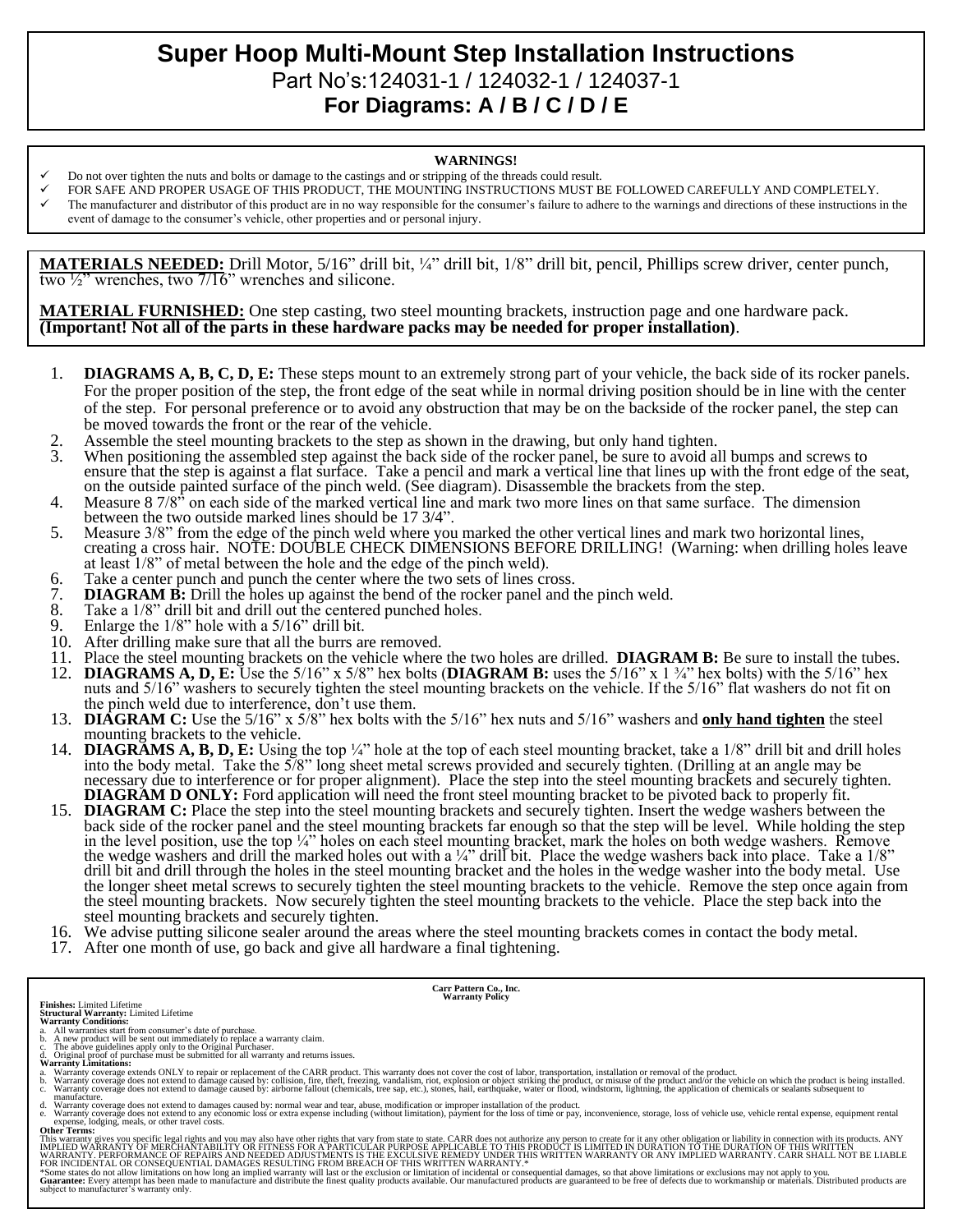## **Super Hoop Multi-Mount Step Installation Instructions**  Part No's:124031-1 / 124032-1 / 124037-1 **For Diagrams: F / G**

**MATERIALS NEEDED:** Drill Motor, 5/16" drill bit, ¼" drill bit, 1/8" drill bit, pencil, Phillips screw driver, center punch, two  $\frac{1}{2}$ " wrenches, two 7/16" wrenches and silicone.

**MATERIAL FURNISHED:** One step casting, two steel mounting brackets, instruction page and one hardware pack. **(Important! Not all of the parts in these hardware packs may be needed for proper installation).**

- 1. **DIAGRAM'S F, G:** These steps mount to an extremely strong part of your vehicle, the back side of its rocker panels. For the proper position of the step, the front edge of the seat while in normal driving position should be in line with the center of the step. For personal preference or to avoid any obstruction that may be on the backside of the rocker panel, the step can be moved towards the front or the rear of the vehicle. **Diagram G:** Be sure to avoid the holes covered with patch material where you will be drilling the top holes later. Also, avoid placing the edge of the steel mounting brackets in the grooved areas of the inner rocker panel.
- 2. Assemble the steel mounting brackets to the step as shown in the drawing, but only hand tighten.
- 3. When positioning the assembled step against the back side of the rocker panel, be sure to avoid all bumps and screws to ensure that the step is against a flat surface. Take a pencil and mark a vertical line that lines up with the front edge of the seat, on the outside painted surface of the pinch weld. (See diagram). Disassemble the brackets from the step.
- 4. Measure 8 7/8" on each side of the marked vertical line and mark two more lines on that same surface. The dimension between the two outside marked lines should be 17 3/4".
- 5. Measure 3/8" from the edge of the pinch weld where you marked the other vertical lines and mark two horizontal lines, creating a cross hair. NOTE: DOUBLE CHECK DIMENSIONS BEFORE DRILLING! (Warning: when drilling holes leave at least 1/8" of metal between the hole and the edge of the pinch weld).
- 6. Take a center punch and punch the center where the two sets of lines cross.
- 7. \*Take a 1/8" drill bit and drill out the centered punched holes. DIAGRAM G SEE DETAIL A: IMPORTANT NOTE A: You must drill the 1/8" hole up against the bend as close as possible. If not, the drill will wander and break through the bottom edge of the pinch weld.
- 8. Enlarge the 1/8" hole with a 5/16" drill bit.
- 9. After drilling, make sure that all the burrs are removed.
- 10. Remove the steel brackets from the step casting.
- 11. Place the steel brackets back on the vehicle where the two holes were drilled. **DIAGRAMS F & G:** Be sure to install the tubes.
- 12. **DIAGRAM G:** uses the 5/16" x 1 ¾" hex bolts, no washers under head of bolts. **DIAGRAM F:** uses the 5/16"  $x$  1  $\frac{3}{4}$ " hex bolts using the washers under the head of the bolts) with the 5/16" hex nuts and 5/16" washers to securely tighten the brackets to the vehicle. **DIAGRAM F:** hand tighten the 5/16" hardware because you will need to move the top of each bracket back to insert the wedge washers in the next step.
- 13. Place the step back into the steel brackets with the 1/4" hardware provided and securely tighten, making sure that the proper hole selection has been made.
- 14. **DIAGRAMS G:** Using the 1/4" holes at the top of each steel mounting bracket, take a 1/8" drill bit and drill holes into the body metal. Drilling at an angle may be necessary due to interference or for proper alignment. Take the 1" sheet metal screws for diagram G and securely tighten. **DIAGRAM F:** Place the wedge washer at the top of each bracket. Push the wedge washers down far enough to level the step. Hold the wedge washers in place and take a pencil and mark the holes through the ¼" holes in the steel mounting bracket. Take the wedge washers out and drill out the marked holes with a <sup>1</sup>/<sub>4</sub>' drill. Re-install the wedge washers and use the 1" sheet metal screw to securely tighten the bracket and wedge washer against the vehicles body metal.
- 15. We advise putting silicone sealer around the areas where the zinc plated mounting brackets comes in contact with the body metal.
- 16. After one month of use, go back and give all hardware a final tightening.